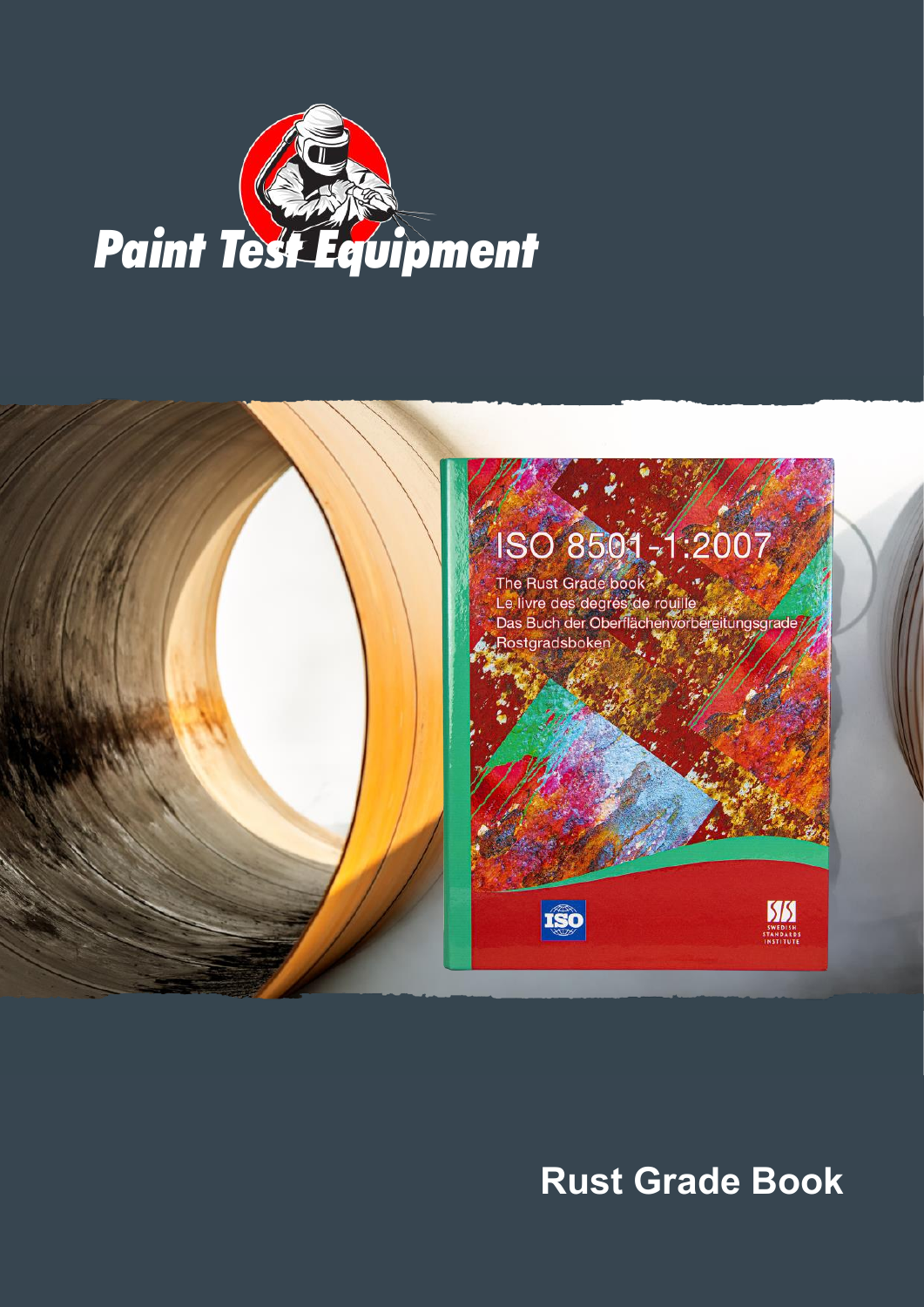

### **Rust Grade Book**

The Rust Grade Book specifies a series of Rust Grades and Preparation Grades of blast-cleaned steel surfaces. The various Grades are defined by written descriptions together with photographs.



The Book identifies four levels (designated as Rust Grades) of mill scale and rust that are commonly found on surfaces of uncoated erected steel and steel held in stock. It also identifies certain degrees of visual Cleanliness (designated as Preparation Grades) after surface preparation of uncoated steel surfaces and of steel surfaces after overall removal of any previous coating.

Four Rust Grades, designated A, B, C, and D respectively are specified.

There are also fourteen Preparation Grades by blast-cleaning, indicating the degree of cleaning, together with detailed descriptions of the surface appearance to the following Sa Grades.

Grade Sa 1. Light blast-cleaning. Grade Sa 2. Thorough blast-cleaning. Grade Sa 21/2. Very thorough blast-cleaning. Grade Sa 3. Blast-cleaning to visually clean steel.

#### **Specification**

Compiled by: ISO.

Edition: Second. 2007-05-01.

Translation: English, French, German & Swedish.

#### **Compliance**

ISO 8501-1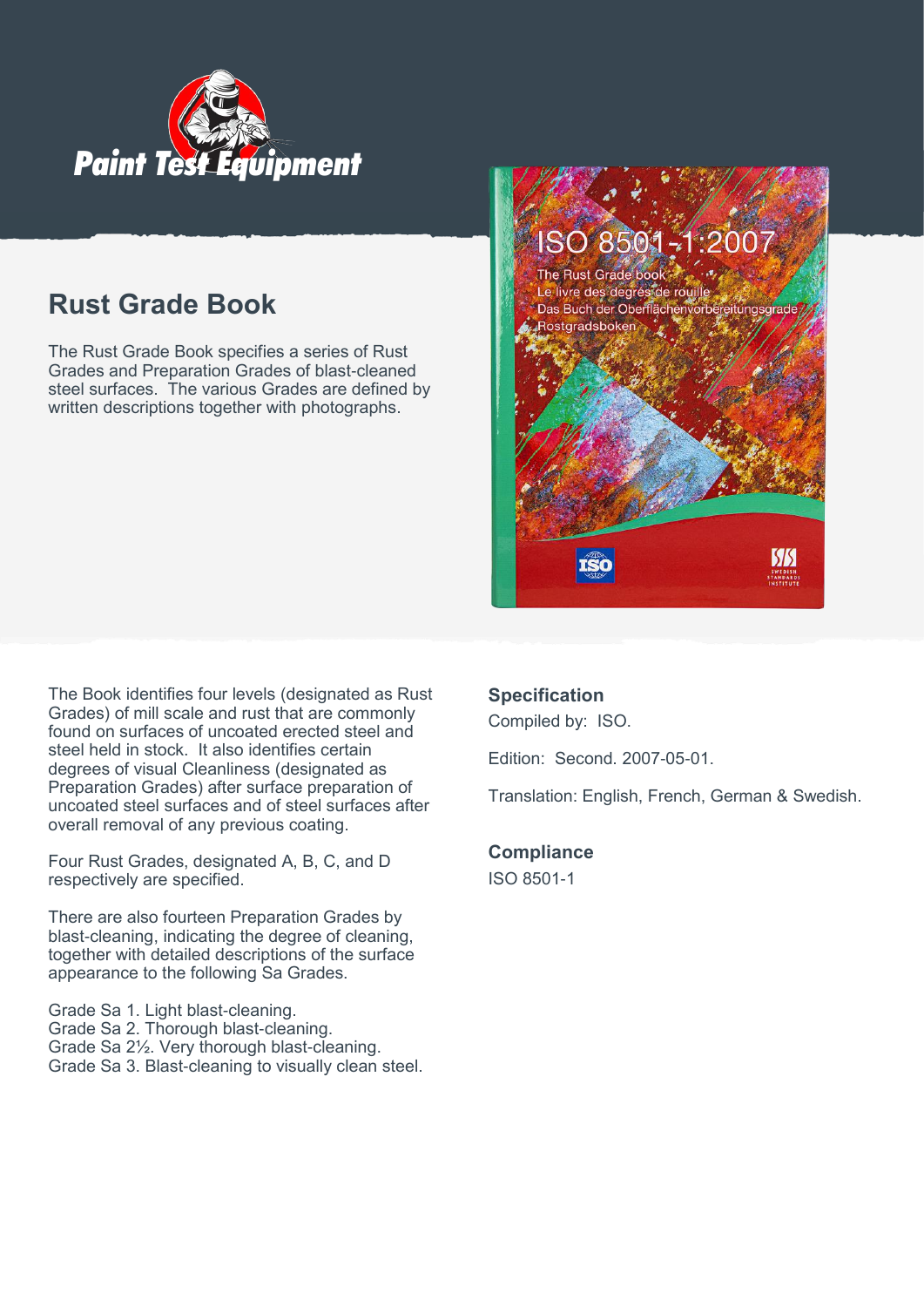

The Rust Grades and Preparation Grades shown are examples taken from the Rust Grade Book to show the quality of the pictures and to assist with the understanding of the book.

## **Ordering**

- U1007 Rust Grade Book (ISO 8501-1)
- NPC08 Rust Grade Book Conformance Certificate